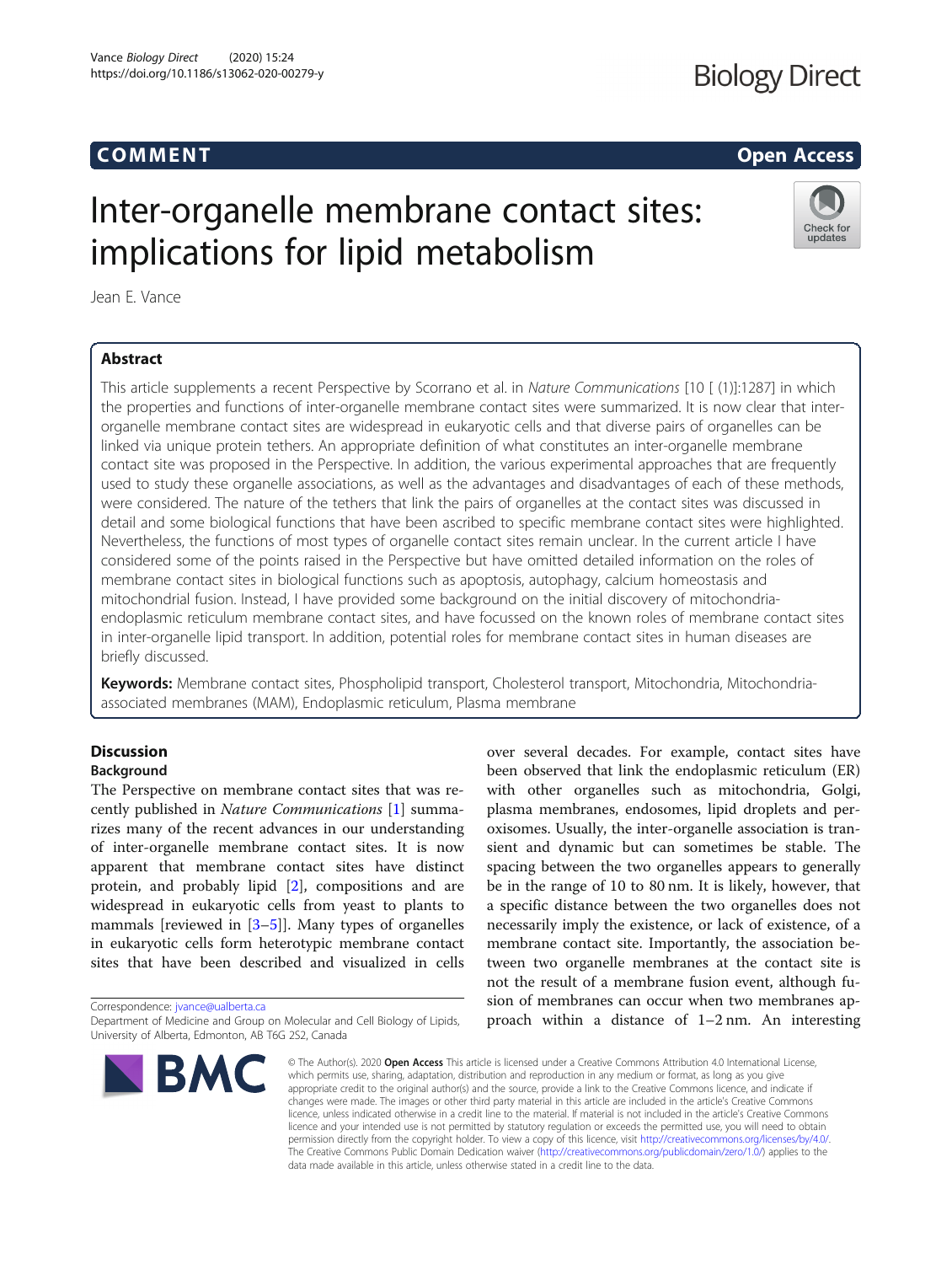possibility that was raised in the Perspective, and one that deserves further consideration, is that a contact site between two membraneous organelles might contain a factor that inhibits the fusion between the two organelle membranes.

The organelles that form membrane contact sites are linked via protein tethers composed of multiple classes of proteins. Many of the proteins in the tethers of different types of membrane contact sites have similar properties and/or functions. For example, tethers can include structural proteins (some of which contain motifs that can bridge the two membranes), functional proteins (such as ion channels and lipid transfer proteins), as well as putative regulatory proteins. Several proteomic analyses of the proteins in the membrane tethers that link the ER with mitochondria have been reported [\[6](#page-6-0)–[8](#page-6-0)]. However, neither a proteomic, nor a lipidomic, profile has yet been reported for the tethers that link other organelle pairs. Thus, important future research goals include identification and comparison of the protein compositions of the different types of inter-organelle tethers, as well as their biological functions.

An analysis of factors that regulate the formation and dissolution of membrane contact sites is another key area for future research. As a step in this direction, short artificial inter-membrane protein tethers were constructed and expressed in yeast, thereby increasing the formation of ER-mitochondria contact sites. Phospholipid transport into mitochondria from the ER (an established function of these contact sites: see Section 3) was correspondingly increased [[9\]](#page-6-0). Interestingly, the loss of a single protein component of a tether does not necessarily abolish the association between the two organelles. For example, in one case, the contact sites between the ER and mitochondria were disrupted only when six different types of tethering proteins in the contact sites were simultaneously eliminated [\[10\]](#page-6-0). However, metabolic changes can alter the number of contact sites in a cell, as well as the spacing between the organelles [[11](#page-6-0)].

The Perspective [[1\]](#page-6-0) also provided a useful practical listing of the features that define an inter-organelle membrane contact site. The common characteristics of contact sites were proposed to be: (i) close juxtaposition between the two membrane-bound organelles (or monolayer-bound lipid droplets) with a separation of 10 to 80 nm between the organelles; (ii) lack of fusion between the two membranes at the contact site; (iii) tethering of the two organelles via distinct sets of proteins (and probably lipids); (iv) assignment of a specific biological function to the contact site. Clearly, these criteria are important but not all of these properties have yet been established for all types of contact sites that have been described.

Other important practical information provided by the Perspective [\[1](#page-6-0)] is a detailed discussion of the advantages and disadvantages of the various techniques commonly used for studying membrane contact sites. It is noteworthy that membrane contacts often occur only transiently and can be much smaller than the optical resolution limit of the microscope, thereby potentially limiting the use of this technique. Consequently, a combination of several complementary techniques, such as fluorescence microscopy and the gold-standard, transmission electron microscopy, as well as subcellular fractionation [\[12](#page-6-0)] and biochemical analyses, is highly recommended for studying membrane contact sites. The use of quantitative electron microscopy morphometric analysis is particularly useful for in vivo evaluation of inter-organelle contacts.

### Early studies on membrane contact sites

Electron microscopy data from the 1950s  $[13-15]$  $[13-15]$  $[13-15]$  and early subcellular fractionation studies [[16](#page-6-0)–[19\]](#page-6-0) led to the proposal that inter-organelle membrane contact sites are abundant in living cells and might be biologically functional. Nevertheless, skepticism and vigorous debate ensued and these findings were generally overlooked for many years. However, subsequent studies have provided more tangible and convincing evidence that interorganelle membrane contacts are, indeed, common features of eukaryotic cells from yeast [\[20](#page-6-0), [21](#page-6-0)] to plants [\[4](#page-6-0)] to mammals [reviewed in [[5](#page-6-0)]]. It is now evident that membrane contacts can provide a platform for diverse biological functions including regulation of calcium homeostasis [[22,](#page-6-0) [23\]](#page-6-0) and inter-organelle lipid transport [[19,](#page-6-0) [24](#page-6-0)–[26\]](#page-6-0). Thus, a gradual scientific evolution occurred over a 70-year time-span, during which the idea that membrane contact sites do exist in cells and are required for biological functions, became generally accepted. This re-evaluation of data is an example of how initial challenges to interpretation of scientific data can become modified over many years, leading eventually to an updated formulation of a valid model.

In the 1950s, electron microscopy data from rat liver revealed a close juxtaposition between the ER and mitochondria [[13](#page-6-0)–[15](#page-6-0)]. However, at that time no biological function was proposed for these associations. Subcellular fractionations of rat liver, using standard centrifugation methods, had routinely resulted in the isolation of mitochondria that were "contaminated" with ER membranes. However, in the 1990s, a method for a more rigorous purification of rat liver mitochondria was developed that involved Percoll gradient centrifugation [\[27](#page-6-0)]. This method yielded purified mitochondria that were devoid of most of the contaminating ER. However, the ER "contaminant" was also collected from the Percoll gradient as a separate entity (Fig. [1a](#page-2-0)), instead of being discarded; this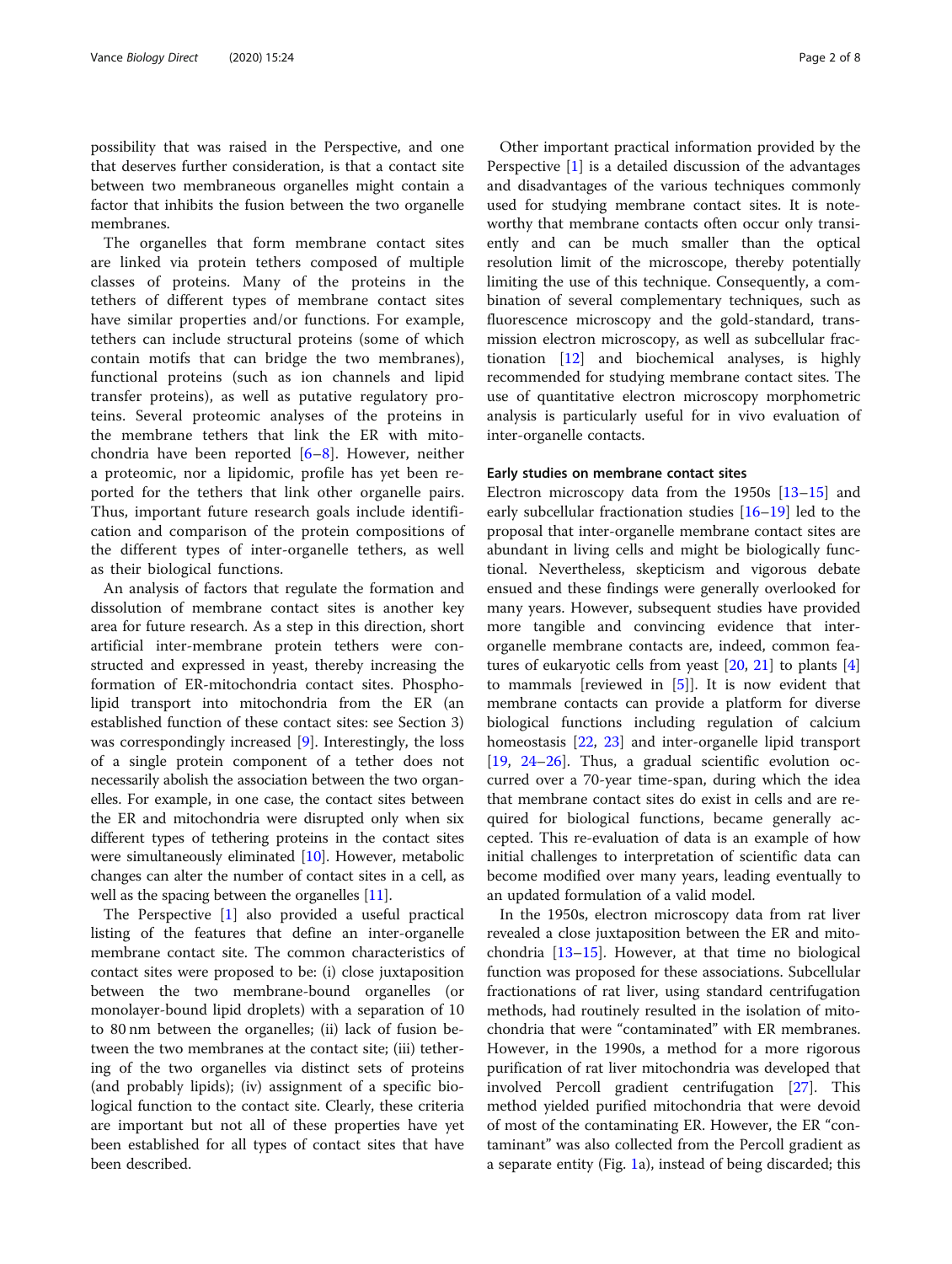<span id="page-2-0"></span>

ER fraction was named "mitochondria-associated membranes" or MAM [[19](#page-6-0), [28](#page-6-0), [29](#page-6-0)]. The isolated MAM possessed many, but not all, properties that are typical of the ER [[19](#page-6-0), [26,](#page-6-0) [29,](#page-6-0) [30\]](#page-6-0). For example, the protein composition of MAM was similar, but not identical, to that of the bulk of ER and was quite distinct from that of mitochondria. These data indicated that the MAM was a specific domain of the ER. Moreover, these fractionation studies revealed that the close association between the MAM sub-fraction of the ER and mitochondria was not due to a membrane fusion event but represented a reversible physical association that linked an element of the ER to mitochondrial outer membranes. Later studies showed that these ER-mitochondria contact sites are abundant in cells and that 5 to 20% of mitochondria lie in close proximity to the ER [\[23\]](#page-6-0).

#### Role of membrane contacts in lipid metabolism

The isolation of MAM led to the tantalizing idea that a close juxtaposition of elements of the ER with mitochondria might be required for specific biological functions, such as the inter-organelle (i.e. ER to mitochondria) transport of lipids. The majority of membrane lipid synthesis occurs on ER membranes whereas mitochondria per se have only a limited capacity for lipid synthesis and must, therefore, import most of their lipids from the ER. Notable exceptions are a specific pool of phosphatidylserine (PS)-derived phosphatidylethanolamine (PE), and cardiolipin, both which are synthesized in mitochondrial inner membranes. The mechanisms by which hydrophobic lipid molecules are transported between organelles through the aqueous cytosol were at that time, and still are, not well understood. Potential mechanisms for transport of lipids from their sites of synthesis in the ER to other organelles (such as mitochondria and the plasma membrane) include free diffusion through the cytosol, transport via vesicles, transport via specific cytosolic lipid transfer proteins, and close apposition or fusion between the two organelles. However, since the inter-organelle diffusion of hydrophobic lipids through the aqueous cytosol is energetically unfavourable, free diffusion is an unlikely method for inter-organelle transport of most lipids. Moreover, genetic elimination of several abundant cytosolic lipid transport proteins that can transfer lipids between membranes in vitro, did not significantly alter membrane lipid composition of cells or tissues. In addition, vesicle transport of proteins with their associated lipids is not known to be a major delivery process to mitochondria [reviewed in [[31\]](#page-6-0)]. We, therefore, tested the hypothesis that the physical juxtaposition between mitochondrial outer membranes and the ER (MAM) mediates the import of lipid molecules from the ER into mitochondria.

Phosphatidylethanolamine (PE) is a highly abundant mitochondrial phospholipid that is essential for normal mitochondrial functions [\[32](#page-6-0), [33\]](#page-6-0). The majority of PE in eukaryotic cells is produced by two distinct biosynthetic pathways (Fig. 1b): (i) the CDP-ethanolamine pathway, the final step of which occurs on ER membranes [reviewed in [\[34](#page-6-0)]], and (ii) a pathway by which phosphatidylserine (PS) is decarboxylated to PE in mitochondrial inner membranes [reviewed in [[34\]](#page-6-0)]. Interestingly, a large majority of the PE that resides in mitochondrial membranes is made in situ in mitochondrial inner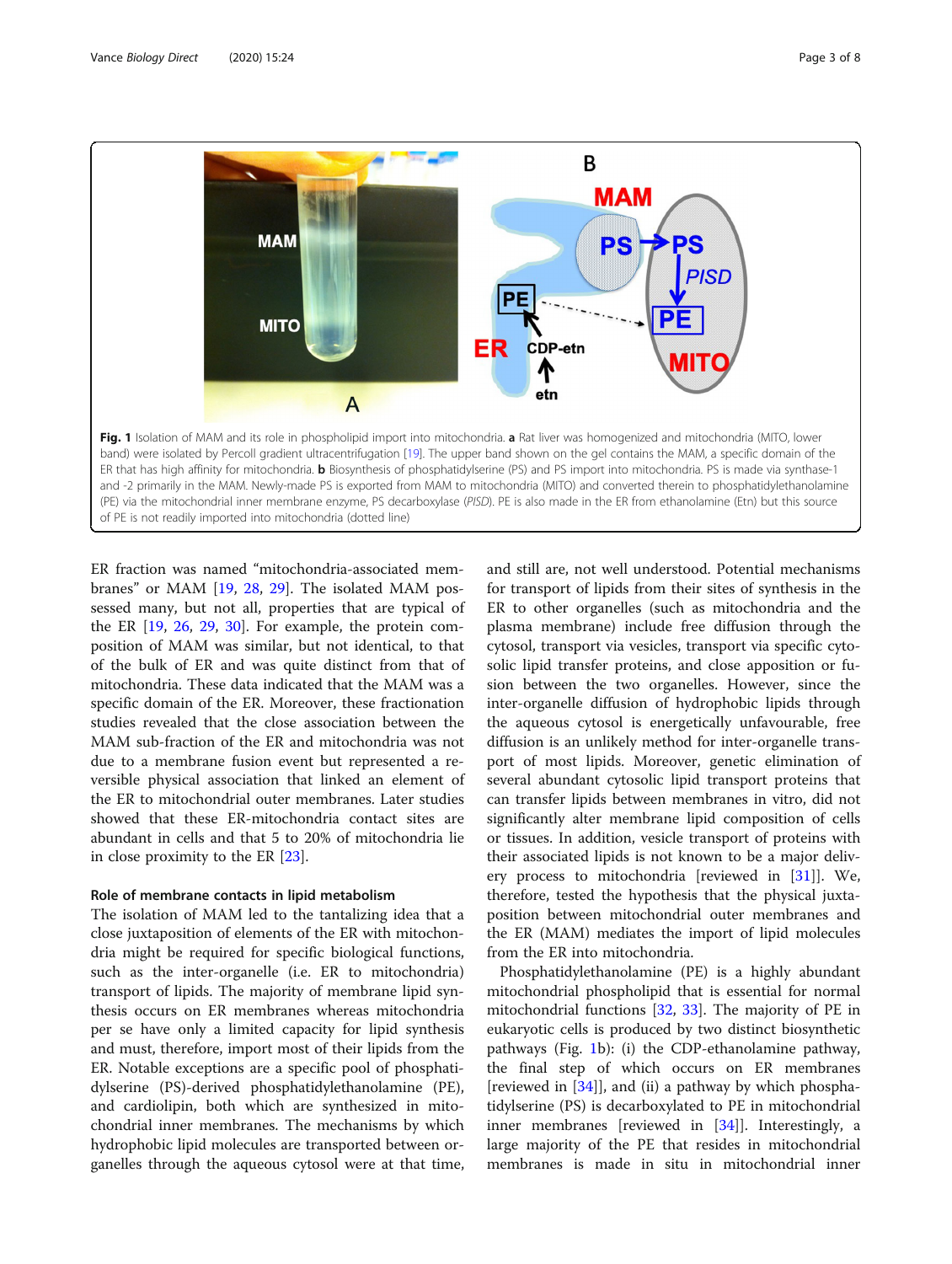membranes via the decarboxylation of PS that is made in ER membranes. In contrast, PE that is generated in the ER from CDP-ethanolamine (Fig. [1](#page-2-0)b) is largely excluded from being imported into mitochondria [[26,](#page-6-0) [35](#page-6-0)]. Another lipid that is produced in the ER and imported into mitochondria is phosphatidic acid which can be converted to cardiolipin in mitochondria. However, the mechanism by which phosphatidic acid is transported from the ER to mitochondria has not yet been established.

As an approach to understanding the mechanism by which phospholipids such as PS are imported into mitochondria, we performed a series of experiments in permeabilized cells and in in vitro reconstituted systems of organelles. These studies utilized an assay that quantifies the mitochondrial import of PS from its site of synthesis in the ER and the subsequent decarboxylation of PS to PE [[29\]](#page-6-0) (Fig. [1](#page-2-0)b). Experiments in mutant fibroblasts and other mammalian cells showed that the two enzymes that synthesize PS (PS synthase-1 and PS synthase-2) are highly enriched in MAM compared to the bulk of the ER  $[36]$ . The PS transport experiments revealed that newly-synthesized PS, rather than preexisting PS, is preferentially channeled into mitochondria for conversion to PE [\[26](#page-6-0), [29](#page-6-0)]. Importantly, when PS decarboxylation in mitochondria was inhibited, newlymade PS accumulated in the MAM [\[26](#page-6-0), [37,](#page-6-0) [38\]](#page-6-0). In addition, genetic elimination of the PS decarboxylation pathway in mice caused embryonic lethality [[32\]](#page-6-0). Furthermore, attenuation of PS decarboxylase activity in mammalian cells reduced the PE content of mitochondria and drastically altered mitochondrial morphology and activity, despite the active synthesis of PE in the ER by the alternative CDP-ethanolamine pathway [\[33](#page-6-0)]. These data established that PS import into mitochondria via MAM is essential for mouse viability and mitochondrial functions. The experiments also demonstrated that the pool of PE synthesized from PS in mitochondria is not functionally equivalent to the pool of PE that is made in the ER. Similar experiments in yeast also revealed a crucial role for PS import into mitochondria and membrane contact between the ER and mitochondria for optimal functioning of mitochondria [\[20,](#page-6-0) [35](#page-6-0), [39\]](#page-6-0). These observations and many other experiments strongly support the hypothesis that contact sites between the ER/MAM and mitochondria are required for mediating PS import from the ER into mitochondria and for providing PE for the normal functioning of mitochondria [reviewed in [\[5](#page-6-0), [40](#page-6-0)]]. In addition, PS-derived PE is rapidly exported from mitochondria, perhaps via MAM, to other cellular organelles including the plasma membrane. In contrast, the mechanism by which phosphatidylcholine (the most abundant membrane phospholipid in mammalian cells) is imported into

mitochondria from its sites of synthesis in the ER has not yet been elucidated. However, in rodent liver and hepatocytes the enzyme PE N-methyltransferase (synthesizes phosphatidylcholine from PE) is highly enriched in MAM relative to the bulk of the ER [\[41](#page-6-0)]. Thus, it is possible that in hepatocytes, some of the phosphatidylcholine in mitochondria is made in MAM and imported directly from MAM into mitochondria. These experiments on PS transport from the ER to mitochondria were the first demonstration of a specific functional role for membrane contact sites.

In addition to MAM being the principal site of PS bio-synthesis [\[36](#page-6-0)], a number of other lipid biosynthetic enzyme activities are several-fold enriched in MAM, compared to the bulk of the ER. These activities include acyl-CoA cholesterol acyltransferase (esterifies cholesterol to cholesteryl esters) and diacylglycerol acyltransferase (synthesizes triacylglycerols) [[30](#page-6-0)]. The enrichment of these enzymatic activities in MAM, in combination with electron microscopic visualization of lipid droplets in close proximity to both the ER and mitochondria  $[11,$  $[11,$  $[11,$ [42,](#page-6-0) [43](#page-6-0)] suggest that MAM might supply lipids for the formation of lipid droplets, as well as for the assembly of very low density lipoproteins in hepatocytes. Indeed, a specific population of mitochondria in brown adipose tissue can provide ATP for stimulation of triacylglycerol synthesis and thereby support the expansion of lipid droplets [[43](#page-6-0)]. Moreover, the lumen of the MAM contains apolipoprotein B, a key protein component of very low density lipoproteins [[30\]](#page-6-0). However, the idea that membrane contact sites such as MAM participate in the biogenesis and secretion of very low density lipoproteins needs to be supported by additional data.

Apart from a role for MAM in PS movement from the ER to mitochondria, most of the pathways that mediate phospholipid and sterol trafficking among organelles have not yet been defined. For example, the mechanisms by which the bulk of phospholipids and cholesterol move from their sites of synthesis in the ER to the plasma membrane have not been elucidated although contact sites between the ER and plasma membrane have frequently been observed. Thus, until recently, little experimental evidence supported a role for membrane contact sites in the inter-organelle trafficking of sterols. The large majority of cellular cholesterol resides in the plasma membrane [[44\]](#page-6-0) whereas cholesterol is synthesized in the ER which is also the site at which cellular cholesterol homeostasis is regulated [[45](#page-6-0)]. Consequently, mechanisms must exist for the transfer of cholesterol from the ER to the plasma membrane. In mammalian cells, cholesterol can also be acquired from exogenouslysupplied plasma lipoproteins such as high density lipoproteins (HDL) and low density lipoproteins (LDL). The pool of cholesterol derived from exogenously-delivered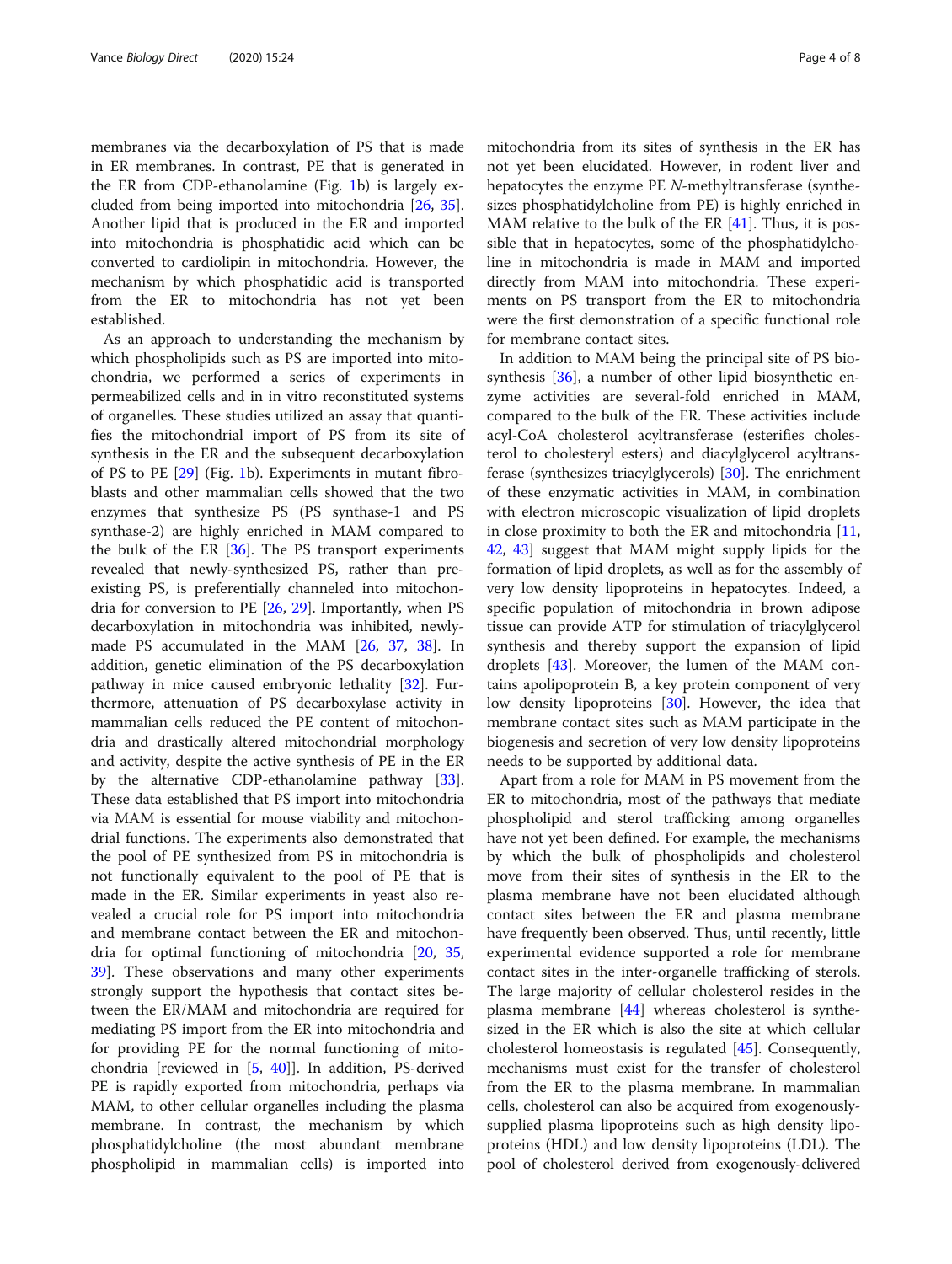HDL is internalized at the plasma membrane and transported to the ER. Thus, the transport of cholesterol from the plasma membrane to the ER is also an active process. Some progress has recently been made in understanding the mechanisms underlying this pathway of intracellular cholesterol transport. A family of cholesterol-binding proteins, the Aster proteins, was identified and shown to be recruited to plasma membrane-ER contact sites in response to the accumulation of HDL-derived cholesterol in the plasma membrane [[46](#page-6-0)]. Genetic elimination of the Aster B protein in mice impaired the transport of HDLderived cholesterol from the plasma membrane to the ER, suggesting a role for Aster B in the trafficking of this pool of cholesterol. Moreover, in mice lacking Aster B, the cholesterol content of the adrenal cortex was reduced and adrenal steroidogenesis was defective [[46](#page-6-0)]. These observations strongly support the idea that Aster B and plasma membrane-ER contact sites mediate the non-vesicular movement of HDL-derived cholesterol from the plasma membrane to the ER. Another interesting feature of the Aster proteins is that they contain a binding site for the anionic phospholipid PS. Moreover, this phospholipid enables the recruitment of Aster B protein to plasma membrane-ER contact sites in response to cholesterol accumulation in the plasma membrane [\[46\]](#page-6-0).

An additional role for PS and plasma membrane-ER contact sites in inter-organelle cholesterol trafficking in human cells has recently been reported [[47\]](#page-6-0). In these studies, the mechanism by which LDL-derived cholesterol is delivered from the plasma membrane to the ER was investigated in response to cholesterol accumulation in the plasma membrane. Cholesterol is taken up by cells from exogenously-supplied LDL via LDL receptors which are located in the plasma membrane [\[48\]](#page-7-0). The LDL particles are internalized via LDL receptormediated endocytosis and are subsequently transported to lysosomes for degradation [[45\]](#page-6-0). Cholesterol derived from the LDL particles is then exported from the lysosomes to the ER, the site at which cellular cholesterol homeostasis is tightly controlled [[45,](#page-6-0) [49\]](#page-7-0). The new study confirms that LDL-derived cholesterol is normally transported from lysosomes to the ER via an excursion through the plasma membrane [\[47](#page-6-0)]. A series of elegant experiments reveals that in the absence of one of the PS synthesizing enzymes, PS synthase-1 (but not PS synthase-2), LDL-derived cholesterol exits lysosomes but subsequently accumulates in the plasma membrane, instead of reaching the ER. Furthermore, the expression of PS synthase-1 (an enzyme highly enriched in MAM), or incubation of the cells with PS liposomes, restored cholesterol transport from the lysosomes via the plasma membrane to the ER. The authors conclude that the trafficking of LDL-derived cholesterol from lysosomes to the ER occurs via the plasma membrane and requires an abundant supply of PS. These studies complement the observations that the Aster B protein clusters at plasma membrane-ER contact sites in the presence of PS and that this process is required for the transport of HDLcholesterol from the plasma membrane to the ER [\[46](#page-6-0)]. Thus, it is likely that cholesterol derived from LDL and HDL is transported from the plasma membrane to the ER via membrane contact sites.

Intriguingly, the enrichment of the ER/MAM with the anionic phospholipid PS also promotes the formation of contact sites between the ER and mitochondria and increases the import of PS from the ER into mitochondria [[50\]](#page-7-0). Consistent with these findings, in mammalian cells the MAM is highly enriched in the PS-synthesizing enzymes, PS synthase-1 and PS synthase-2 [[36\]](#page-6-0). The transport of PS from the ER to endosomes also appears to be stimulated by an increased production of PS in regions of the ER that are in contact with endosomes [\[51\]](#page-7-0). These observations raise the possibility that PS might promote the formation and functions of several types of interorganelle contact sites.

It appears likely, therefore, that the enrichment of specific membrane domains with the anionic phospholipid PS might represent a common feature that promotes the formation and/or function of at least three distinct types of contact sites: i.e. those linking the ER and mitochondria, those linking the ER and plasma membrane, and those linking the ER and lysosomes. Another class of anionic phospholipids, the phosphatidylinositol phosphates, have also been reported to enhance the formation of at least some types of membrane contact sites [[52\]](#page-7-0). Thus, it is possible that the presence of specific anionic phospholipids, such as PS or the phosphoinositides, in specific membrane domains promotes the formation of interorganelle contact sites.

These thought-provoking studies on intracellular cholesterol trafficking have raised additional questions. Are the contact sites that facilitate the transport of the pool of HDL-cholesterol from the plasma membrane to the ER the same contact sites that mediate the transport of LDL-derived cholesterol to the ER? Does either of these contact sites facilitate the transport of cholesterol in the reverse direction - from the ER to the plasma membrane? Do PS or other anionic phospholipids enhance the formation of other types of membrane contact sites? Hopefully, future experiments will answer these questions.

#### Conclusions and future directions

Despite the impressive amount of high-quality information that is now available on the nature and functions of inter-organelle membrane contact sites, many important questions remain concerning their identity, compositions and functions. It is likely that future investigations will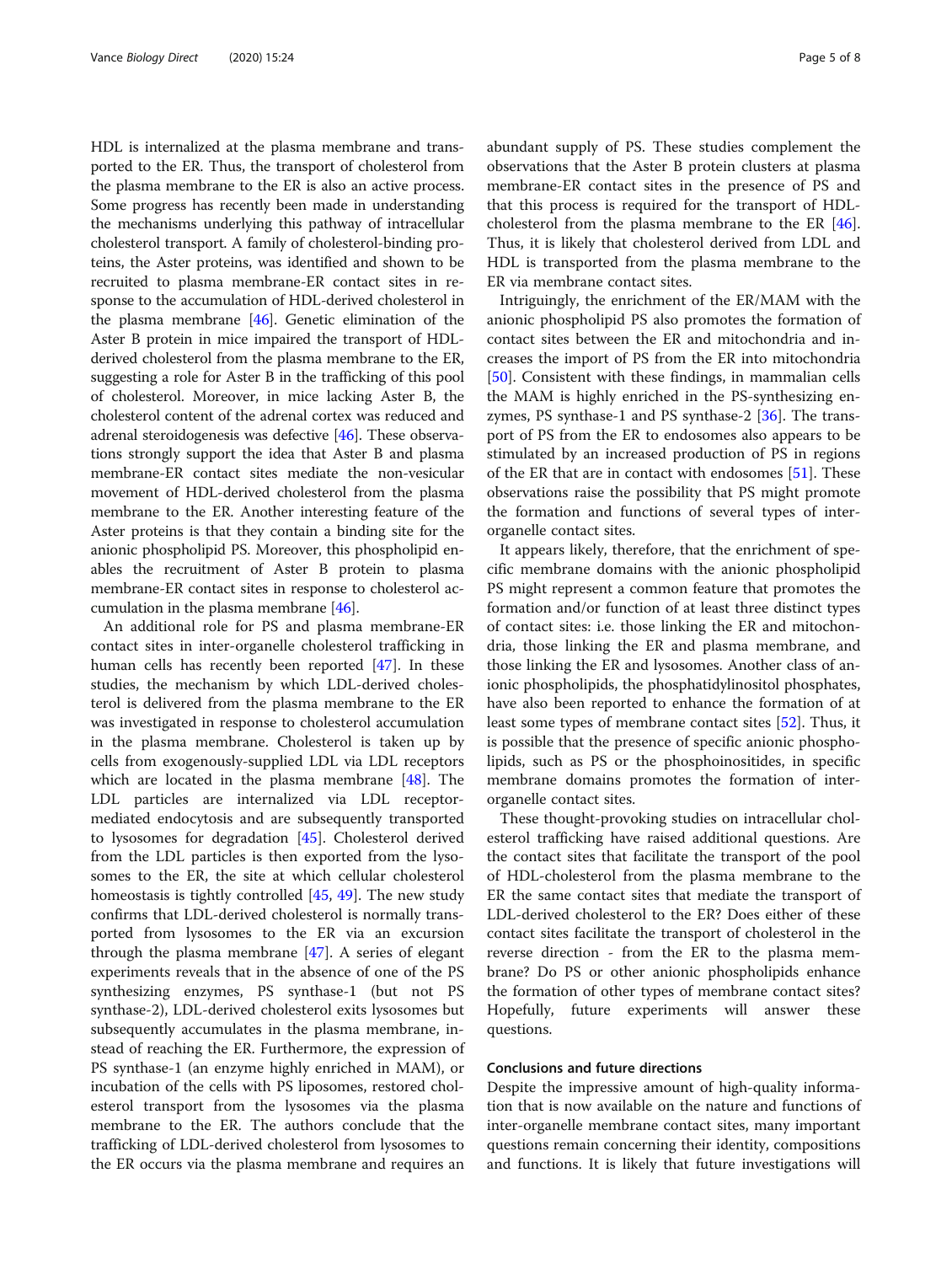uncover and characterize additional examples of pairs of organelles that associate with one another. The most well-studied membrane contact sites are those that link the ER/MAM to mitochondria. However, it is not clear if the mitochondria that associate with MAM at contact sites have properties that are distinct from those of mitochondria that do not associate with MAM. An important question remaining is: what factors regulate the formation and dissolution of membrane contact sites? Furthermore, a detailed lipidomic analysis of the lipid composition of all known types of membrane contact sites would greatly increase our understanding of the formation and biological roles of inter-organelle membrane contact sites. Over the past few years there have been great advances in the technologies available for visualization of contact sites in cells by microscopy but, as pointed out in the Perspective, some methodological challenges remain in these types of studies. An issue that must be rigorously considered for subcellular fractionation of organelles and contact sites is the potential for contamination of the organelles by other membranes.

The majority of studies on membrane contact sites have been performed in cultured cells, with only a few studies reported from in vivo experiments [[43](#page-6-0)]. Consequently, a major goal for future research on membrane contact sites is to understand how defects in membrane contact sites contribute to human diseases. Some progress has been made in this direction [summarized in [\[5](#page-6-0), [34](#page-6-0)]]. For example, it is clear that impaired PS import into mitochondria via MAM causes defects in mitochondrial functions such as mitochondrial fusion [[51](#page-7-0), [53\]](#page-7-0) and ATP production [[33](#page-6-0)]. In Charcot-Marie Tooth disease, defective mitochondrial fusion is caused by mutations in mitofusin-2 (MFN2), a protein that is abundant in MAM and is required for mitochondrial fusion [\[53](#page-7-0)]. Thus, it is not surprising that alterations in MAM-mitochondria contacts sites and levels of mitofusin-2 would be implicated in human disorders that exhibit mitochondrial dysfunction. For example, MAM-mitochondria contact sites appear to be involved, somehow, in the regulation of glucose metabolism since the number of MAM-mitochondria contact sites was significantly reduced during insulin resistance in human muscle and liver [\[54](#page-7-0)–[57](#page-7-0)]. In other studies, the number of MAM-mitochondria contact sites in liver was reported to be increased in obesity, leading to organelle dysfunction [\[58](#page-7-0)]. Mitofusin-2 is now known to be a PSbinding protein that is required for PS import into mitochondria via MAM [\[57\]](#page-7-0). A decreased expression of mitofusin-2, and a reduction in the number of MAM contact sites, were observed in in vivo studies in patients with liver disease (non-alcoholic steatohepatitis), as well as in a mouse model of liver disease [[57](#page-7-0)]. Furthermore, the ablation of mitofusin-2 in mice caused steatohepatitis whereas re-expression of mitofusin-2 in these mice increased the number of MAM-mitochondria contact sites and lessened the disease phenotype in the liver [[57](#page-7-0)].

Alterations in the abundance of MAM-mitochondria contacts have also been implicated in the pathogenesis of several neurodegenerative diseases. For example, defects in MAM appear to play a role in regulating mitochondrial calcium homeostasis and mitochondrial activity in Parkinson's disease [\[59](#page-7-0), [60](#page-7-0)]. Moreover, in fibroblasts from mouse models of Alzheimer's disease, as well as in fibroblasts from Alzheimer disease patients, an increased association between MAM and mitochondria, and an increased conversion of PS to PE, were observed [[61,](#page-7-0) [62\]](#page-7-0). Furthermore, the link between cholesterol-rich domains of the ER and Alzheimer disease pathogenesis was investigated [[63](#page-7-0)]. The C99 peptide fragment derived from othe Alzheimer precursor protein was found to bind cholesterol and to be located in the MAM. In addition, the C99 peptide acted as a cholesterol-sensing peptide by increasing cholesterol transport from the ER/ MAM to the plasma membrane  $[63]$  $[63]$ . Clearly, more information is required on these important functions of membrane contact sites in human diseases.

The existence of membrane contact sites in eukaryotic cells is now widely accepted. However, despite many significant advances since the 1950s in our knowledge of the nature of inter-organelle membrane contact sites, our understanding of the composition, function and regulation of formation of these elusive, but ubiquitous, cellular structures is still incomplete. As pointed out by Gia Voeltz in a 2019 Nature news feature article, text book coverage of the existence and functions of membrane contact sites needs to be updated.

#### Abbreviations

ER: Endoplasmic reticulum; MAM: Mitochondria-associated membranes; PE: Phosphatidylethanolamine; PS: Phosphatidylserine; HDL: High density lipoproteins; LDL: Low density lipoproteins

#### Acknowledgements

None; not applicable.

#### Author's contributions

I, Jean E. Vance, am the sole author. The author(s) read and approved the final manuscript

#### Funding

None; not applicable.

#### Availability of data and materials

All data are published and are available.

#### Ethics approval and consent to participate

Ethical approval from University of Alberta, Edmonton, Canada. Consent to participate not applicable.

#### Consent for publication

I am the sole author and participant and I approve of publication.

#### Competing interests

The author declares that she has no competing interests.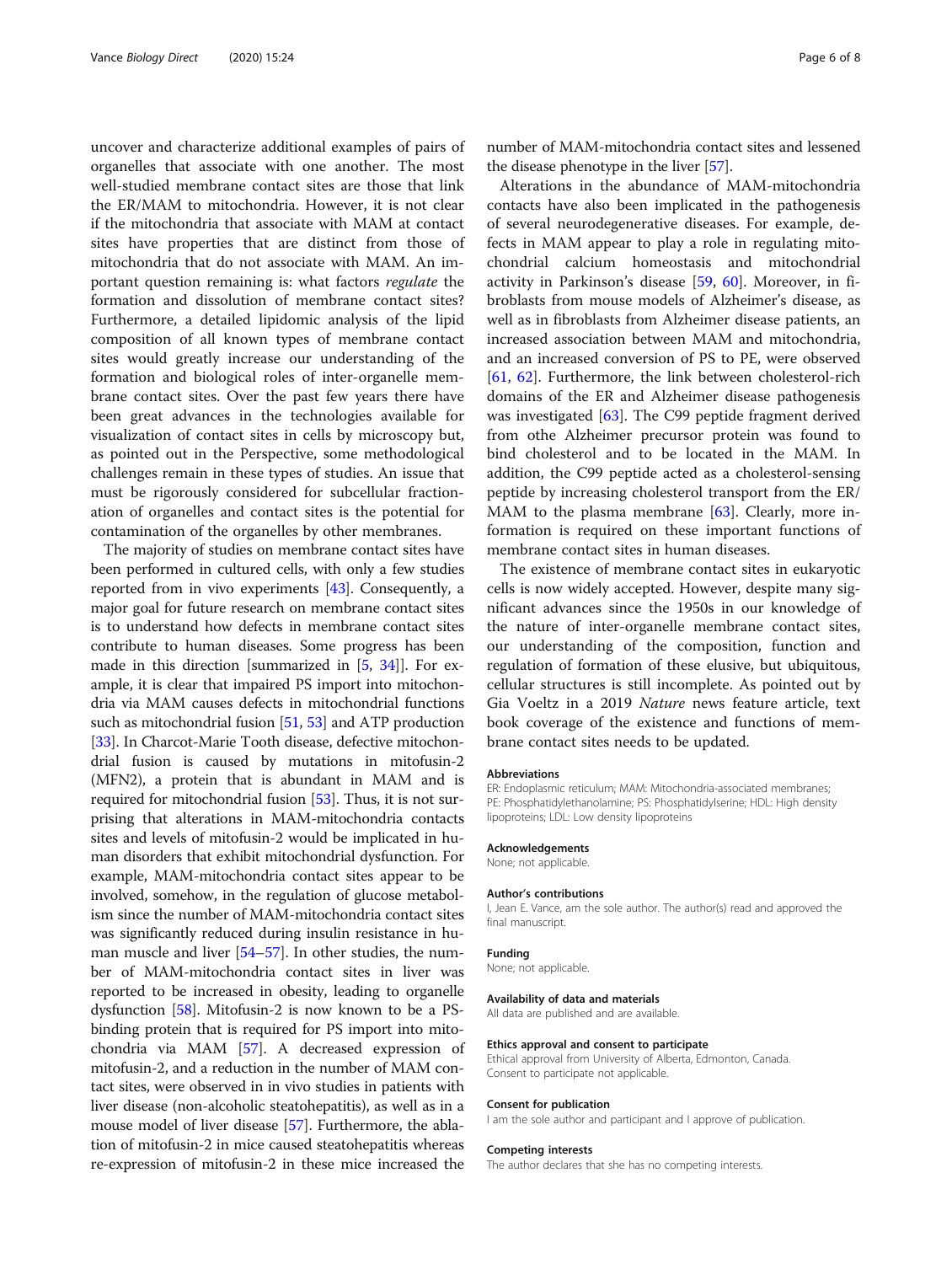### <span id="page-6-0"></span>Received: 5 October 2020 Accepted: 30 October 2020 Published online: 11 November 2020

#### References

- 1. Scorrano L, De Matteis MA, Emr S, Giordano F, Hajnóczky G, Kornmann B, et al. Coming together to define membrane contact sites. Nat Commun. 2019;10(1):1287.
- 2. Mignard V, Dubois N, Lanoe D, Joalland MP, Oliver L, Pecqueur C, et al. Sphingolipid distribution at mitochondria-associated membranes (MAMs) upon induction of apoptosis. J Lipid Res. 2020;61(7):1025–37.
- 3. Voelker DR. Genetic and biochemical analysis of non-vesicular lipid traffic. Annu Rev Biochem. 2009;78:827–56.
- 4. Wang Z, Benning C. Chloroplast lipid synthesis and lipid trafficking through ER-plastid membrane contact sites. Biochem Soc Trans. 2012;40(2):457–63.
- 5. Vance JE. MAM (mitochondria-associated membranes) in mammalian cells: lipids and beyond. Biochim Biophys Acta. 2014;1841(4):595–609.
- 6. Stroud DA, Oeljeklaus S, Wiese S, Bohnert M, Lewandrowski U, Sickmann A, et al. Composition and topology of the endoplasmic reticulummitochondria encounter structure. J Mol Biol. 2011;413(4):743–50.
- 7. Poston CN, Krishnan SC, Bazemore-Walker CR. In-depth proteomic analysis of mammalian mitochondria-associated membranes (MAM). J Proteome. 2013;79:219–30.
- 8. Lin Q, Liou YC. Fishing for key players in ER-mitochondrial contacts. J Biol Chem. 2017;292(39):16393–4.
- 9. Kornmann B, Osman C, Walter P. The conserved GTPase Gem1 regulates endoplasmic reticulum-mitochondria connections. Proc Natl Acad Sci U S A. 2011;108(34):14151–6.
- 10. Manford AG, Stefan CJ, Yuan HL, Macgurn JA, Emr SD. ER-to-plasma membrane tethering proteins regulate cell signaling and ER morphology. Dev Cell. 2012;23(6):1129–40.
- 11. Sood A, Jeyaraju DV, Prudent J, Caron A, Lemieux P, McBride HM, et al. A Mitofusin-2-dependent inactivating cleavage of Opa1 links changes in mitochondria cristae and ER contacts in the postprandial liver. Proc Natl Acad Sci U S A. 2014;111(45):16017–22.
- 12. Montesinos J, Area-Gomez E. Isolation of mitochondria-associated ER membranes. Methods Cell Biol. 2020;155:33–44.
- 13. Bernhard W, Haguenau F, Gautier A, Oberling C. Submicroscopical structure of cytoplasmic basophils in the liver, pancreas and salivary gland; study of ultrafine slices by electron microscope. Z Zellforsch Mikrosk Anat. 1952;37(3): 281–300.
- 14. Fawcett DW. Observations on the cytology and electron microscopy of hepatic cells. J Natl Cancer Inst. 1955;15(5, Suppl):1475–503.
- 15. Bernhard W, Rouiller C. Close topographical relationship between mitochondria and ergastoplasm of liver cells in a definite phase of cellular activity. J Biophys Biochem Cytol. 1956;2(4 Suppl):73–8.
- 16. Morré DJ, Merritt WD, Lembi CA. Connections between mitochondria and endoplasmic reticulum in rat liver and and onion stem. Propoplasma. 1971; 73:43–9.
- 17. Franke WW, Kartenbeck J. Outer mitochondrial membrane continuous with endoplasmic reticulum. Protoplasma. 1971;73:35–41.
- 18. Shore GC, Tata JR. Two fractions of rough endoplasmic reticulum from rat liver. J Cell Biol. 1977;72:714–25.
- 19. Vance JE. Phospholipid synthesis in a membrane fraction associated with mitochondria. J Biol Chem. 1990;265:7248–56.
- 20. Wu WI, Voelker DR. Characterization of phosphatidylserine transport to the locus of phosphatidylserine decarboxylase 2 in permeabilized yeast. J Biol Chem. 2001;276(10):7114–21.
- 21. Achleitner G, Gaigg B, Krasser A, Kainersdorfer E, Kohlwein SD, Perktold A, et al. Association between the endoplasmic reticulum and mitochondria of yeast facilitates interorganelle transport of phospholipids through membrane contact. Eur J Biochem. 1999;264:545–53.
- 22. Rizzuto R, Brini M, Murgia M, Pozzan T. Microdomains with high Ca2+ close to IP3-sensitive channels that are sensed by neighboring mitochondria. Science. 1993;262(5134):744–7.
- 23. Rizzuto R, Pinton P, Carrington W, Fay FS, Fogarty KE, Lifshitz LM, et al. Close contacts with the endoplasmic reticulum as determinants of mitochondrial Ca2+ responses. Science. 1998;280:1763–5.
- 24. Voelker DR. Characterization of phosphatidylserine synthesis and translocation in permeabilized animal cells. J Biol Chem. 1990;265:14340–6.
- 25. Gaigg B, Simbeni R, Hrastnik C, Paltauf F, Daum G. Characterization of a microsomal subfraction associated with mitochondria of the yeast,

Saccharomyces cerevisiae. Involvement in synthesis and import of phospholipids into mitochndria. Biochim Biophys Acta. 1995;1234:214–20.

- 26. Shiao Y-J, Lupo G, Vance JE. Evidence that phosphatidylserine is imported into mitochondria via a mitochondria-associated membrane and that the majority of mitochondrial phosphatidylethanolamine is derived from decarboxylation of phosphatidylserine. J Biol Chem. 1995; 270:11190–8.
- 27. Hovius R, Lambrechts H, Nicolay K, de Kruijff B. Improved methods to isolate and subfractionate rat liver mitochondria. Lipid composition of the inner and outer membrane. Biochim Biophys Acta. 1990;1021:217–26.
- 28. Ardail D, Privat J-P, Egret-Charlier M, Levrat C, Lerme F, Louisot P. Mitochondrial contact sites. Lipid composition and dynamics. J Biol Chem. 1990;265:18797–802.
- 29. Vance JE. Newly made phosphatidylserine and phosphatidylethanolamine are preferentially translocated between rat liver mitochondria and endoplasmic reticulum. J Biol Chem. 1991;266:89–97.
- 30. Rusiñol AE, Cui Z, Chen MH, Vance JE. A unique mitochondria-associated membrane fraction from rat liver has a high capacity for lipid synthesis and contains pre-Golgi secretory proteins including nascent lipoproteins. J Biol Chem. 1994;269:27494–502.
- 31. Voelker DR. Lipid assembly into cell membranes. In: Vance DE, Vance JE, editors. Biochemistry of lipids, lipoproteins and membranes, vol. 36. 4th ed. Amsterdam: Elsevier Science; 2002. p. 459–63.
- 32. Steenbergen R, Nanowski TS, Beigneux A, Kulinski A, Young SG, Vance JE. Disruption of the phosphatidylserine decarboxylase gene in mice causes embryonic lethality and mitochondrial defects. J Biol Chem. 2005;280: 40032–40.
- 33. Tasseva G, Bai HD, Davidescu M, Haromy A, Michelakis E, Vance JE. Phosphatidylethanolamine deficiency in mammalian mitochondria impairs oxidative phosphorylation and alters mitochondrial morphology. J Biol Chem. 2013;288(6):4158–73.
- 34. Vance JE. Historical perspective: phosphatidylserine and phosphatidylethanolamine from the 1800s to the present. J Lipid Res. 2018; 59(6):923–44.
- 35. Birner R, Burgermeister M, Schneiter R, Daum G. Roles of phosphatidylethanolamine and of its several biosynthetic pathways in Saccharomyces cerevisiae. Mol Biol Cell. 2001;12:997–1007.
- 36. Stone SJ, Vance JE. Phosphatidylserine synthase-1 and -2 are localized to mitochondria-associated membranes. J Biol Chem. 2000;275:34534–40.
- 37. Voelker DR. Adriamycin disrupts phosphatidylserine import into the mitochondria of permeabilized CHO-K1 cells. J Biol Chem. 1991;266: 12185–8.
- Ardail D, Lerme F, Louisot P. Involvement of contact sites in phosphatidylserine import into liver mitochondria. J Biol Chem. 1991;266: 7978–81.
- 39. Storey MK, Clay KL, Kutateladze T, Murphy RC, Overduin M, Voelker DR. Phosphatidylethanolamine has an essential role in Saccharomyces cerevisiae that is independent of its ability to form hexagonal phase structures. J Biol Chem. 2001;276:48539–48.
- 40. Acoba MG, Senoo N, Claypool SM. Phospholipid ebb and flow makes mitochondria go. J Cell Biol. 2020;219(8):e202003131.
- 41. Cui Z, Vance JE, Chen MH, Voelker DR, Vance DE. Cloning and expression of a novel phosphatidylethanolamine N-methyltransferase. J Biol Chem. 1993; 268:16655–63.
- 42. Farese RV Jr, Walther TC. Lipid droplets finally get a little R-E-S-P-E-C-T. Cell. 2009;139(5):855–60.
- 43. Benador IY, Veliova M, Mahdaviani K, Petcherski A, Wikstrom JD, Assali EA, et al. Mitochondria bound to lipid droplets have unique bioenergetics, composition, and dynamics that support lipid droplet expansion. Cell Metab. 2018;27(4):869–85 e6.
- 44. Lange Y. Disposition of intracellular cholesterol in human fibroblasts. J Lipid Res. 1991;32:329–39.
- 45. Brown MS, Goldstein JL. Receptor-mediated control of cholesterol metabolism. Science. 1976;191:150–4.
- 46. Sandhu J, Li S, Fairall L, Pfisterer SG, Gurnett JE, Xiao X, et al. Aster Proteins Facilitate Nonvesicular Plasma Membrane to ER Cholesterol Transport in Mammalian Cells. Cell. 2018;175(2):514–29.e20.
- 47. Trinh MN, Brown MS, Goldstein JL, Han J, Vale G, McDonald JG, et al. Last step in the path of LDL cholesterol from lysosome to plasma membrane to ER is governed by phosphatidylserine. Proc Natl Acad Sci U S A. 2020; 117(31):18521–9.